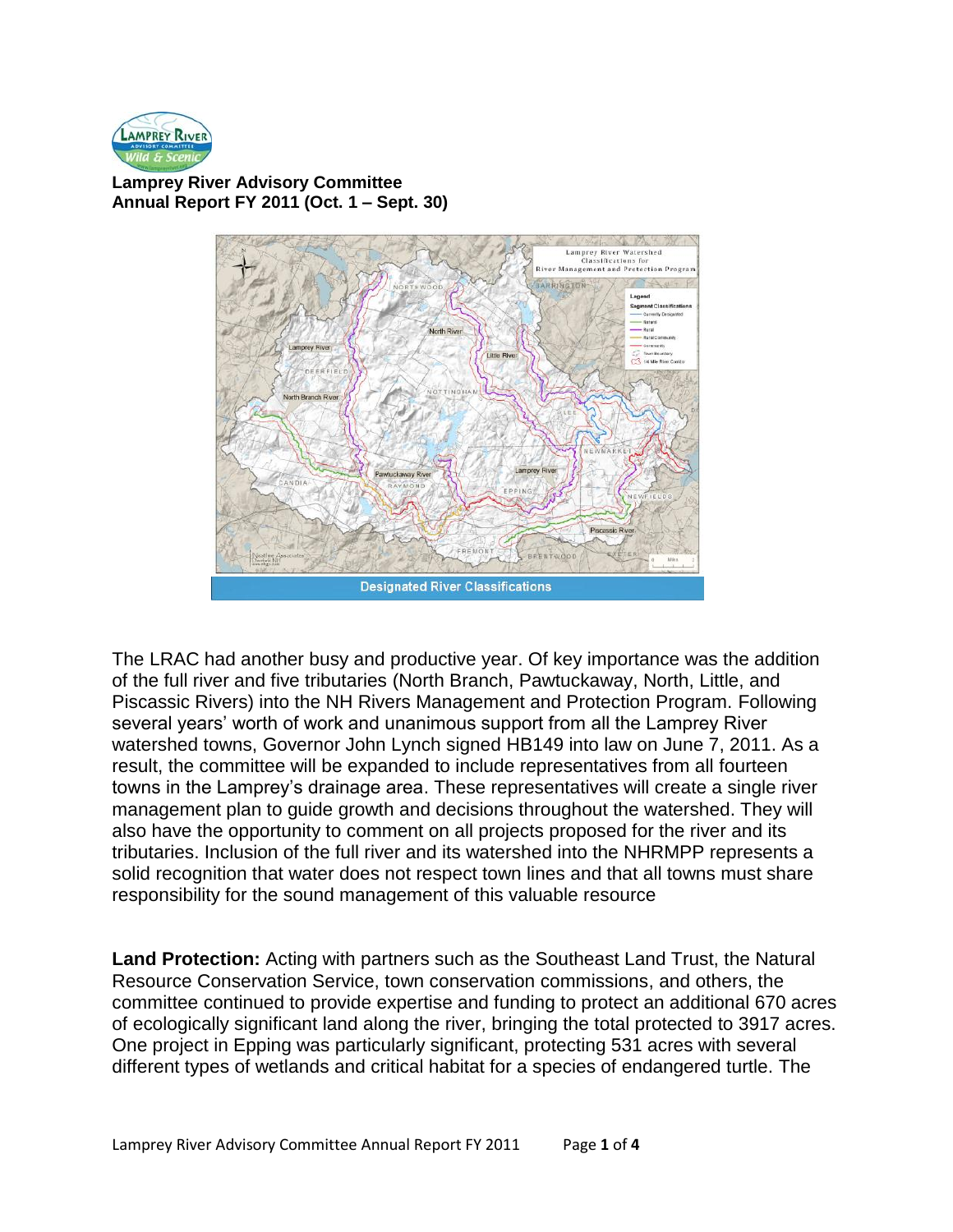Beaudette conservation easement in Durham offered the LRAC its first opportunity to work with the town to protect a strategic parcel.

**Education and Outreach:** The subcommittee was again very active in reaching out to the public to inform and encourage wise use of the river's resources. DVDs that were produced last year and in 1999 were distributed at no charge to libraries, cable access channels, and conservation commissions within the Lamprey's drainage area. An improved and more user-friendly website for the public, [www.lampreyriver.org,](http://www.lampreyriver.org/) was created and nearing completion for public release. This website will replace the website that was originally created in the 1990s. In spring, the sub-committee hosted a free public symposium discussing 1.) river erosion hazards and 2.) how changes in climate and land use are resulting in more frequent and more severe flooding. The event featured current research being conducted primarily along the Lamprey River corridor. In April, the sub-committee partnered with students at Oyster River High School to study local vernal pools. The students presented their findings to the community at the end of the school year.

For the third year, the committee funded three small grants up to \$5000 each to creative and worthwhile projects. One grant supported the development of a pilot program to survey and educate landowners about septic systems. Given that most landowners along the river have private septic systems and that Great Bay is federally listed as impaired for nitrogen, the project resulted in practical steps that landowners can take to prolong the effective life of their systems and improve the quality of water treatment. Another grant was used to produce a DVD about the whole river and how water connects all the towns and people in the area. The third grant was used to fund a revision and update to the Lamprey River Curriculum. The revisions improved the science sections and included more technology so that students can study the whole river and better share data.

**Wildlife and Ecology:** This year the sub-committee began a partnership program with NH Audubon to monitor dragonfly populations along the river. The purpose was to inventory not only the dragonflies themselves, but also use them to determine the level of environmental integrity and water quality. Such research is an increasingly common method of using biological indicators to determine key systemic changes in aquatic systems. The sub-committee also funded a study by Mark West to inventory and assess floodplains along the river. Floodplains provide critical habitat to many species and help to buffer the effects of flooding. The sub-committee also continued to fund research by NH Fish and Game on the river's tributary fish populations as part of a two year study.

Last year the sub-committee funded a mussel survey by Ethan Nedeau. The results of the study were largely discouraging. Although healthy populations of rare mussels have been found along the Lamprey in studies completed in the recent past, these mussel populations are now significantly impaired, probably due to flood-related scour and burial. On a more positive note, common mussels are still abundant and are helping to keep the river's water clean.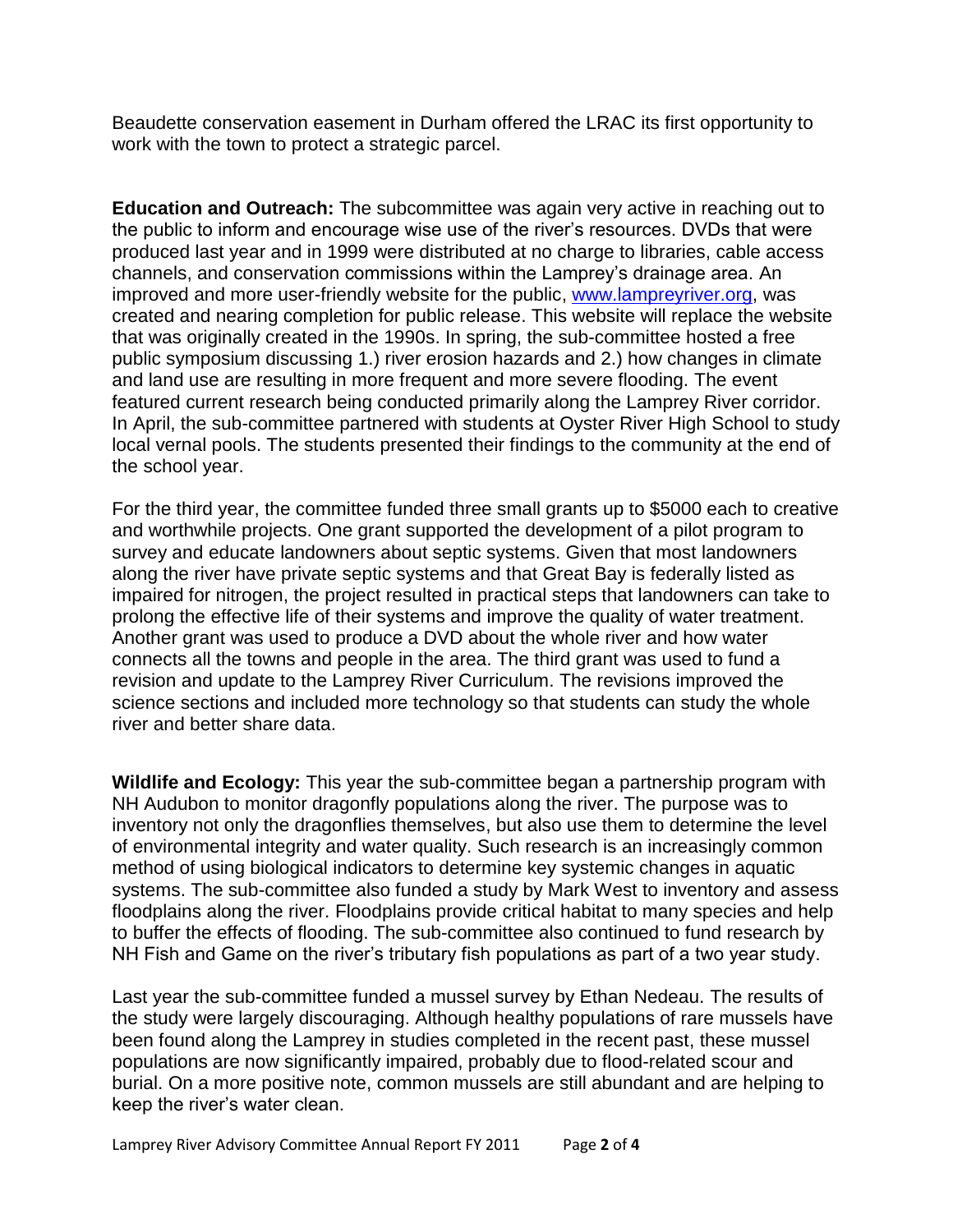**History:** The sub-committee partnered with a Durham committee to create and install an informational kiosk at John Hatch Park. The Kiosk provides a historical timeline and offers an example of what was once common along the river: the story of a mill and the people who owned and worked in it. Up-river in Lee, the sub-committee provided support for research on the Glidden-Towle House at Wadleigh Falls. This research was used to support inclusion of the house on the NH State Register, a program of the New Hampshire Division of Historical Resources.

**Recreation:** After procuring land and filing for appropriate permits, the recreation subcommittee was able to fund and complete work on the Wadleigh Falls canoe launch in Lee. This launch area is the first and only public launch along the river in Lee. A kiosk and signs will follow. The sub-committee also partnered with Newmarket to create an informational kiosk for Schanda Conservation Park. The kiosk combines the history of the tidal portion of the river with information about low-impact recreational opportunities.

**Water Quality and Quantity:** The sub-committee has long supported the monitoring efforts of the Lamprey River Watershed Association to test and report water quality data, and that tradition was continued in 2011. With severe reductions on state support for water quality monitoring, LRAC funding ensured that years of data were not interrupted. Results were reported to the Volunteer River Assessment Program and are available at NH Dept. of Environmental Services.

**Project Reviews:** The committee reviewed and commented on several projects that were submitted to the state. Among the most significant were the Wiswall fish ladder in Durham and the Lamprey River Instream Flow Management Plan.

Utilizing the Wildlife Action Plan and the Coastal Conservation Plan to augment the updated LRAC management plan land protection priorities, the committee will continue to be a strong presence in multiple, on-going efforts to protect and conserve land along the Lamprey River. The LRAC plans to fund small grants again in 2012. Partnering with the Lamprey River Watershed Association and others, the LRAC will continue to support knotweed eradication efforts, research, volunteer water quality monitoring, and outreach efforts. Recent scientific investigations show that nitrogen loading (coming mainly from run-off from the land and failed septic systems) are problems for the river and the Great Bay Estuary. The LRAC plans to continue to promote a watershed approach to those problems in addition to more intensive outreach to the four towns represented in the Wild and Scenic portion of the river.